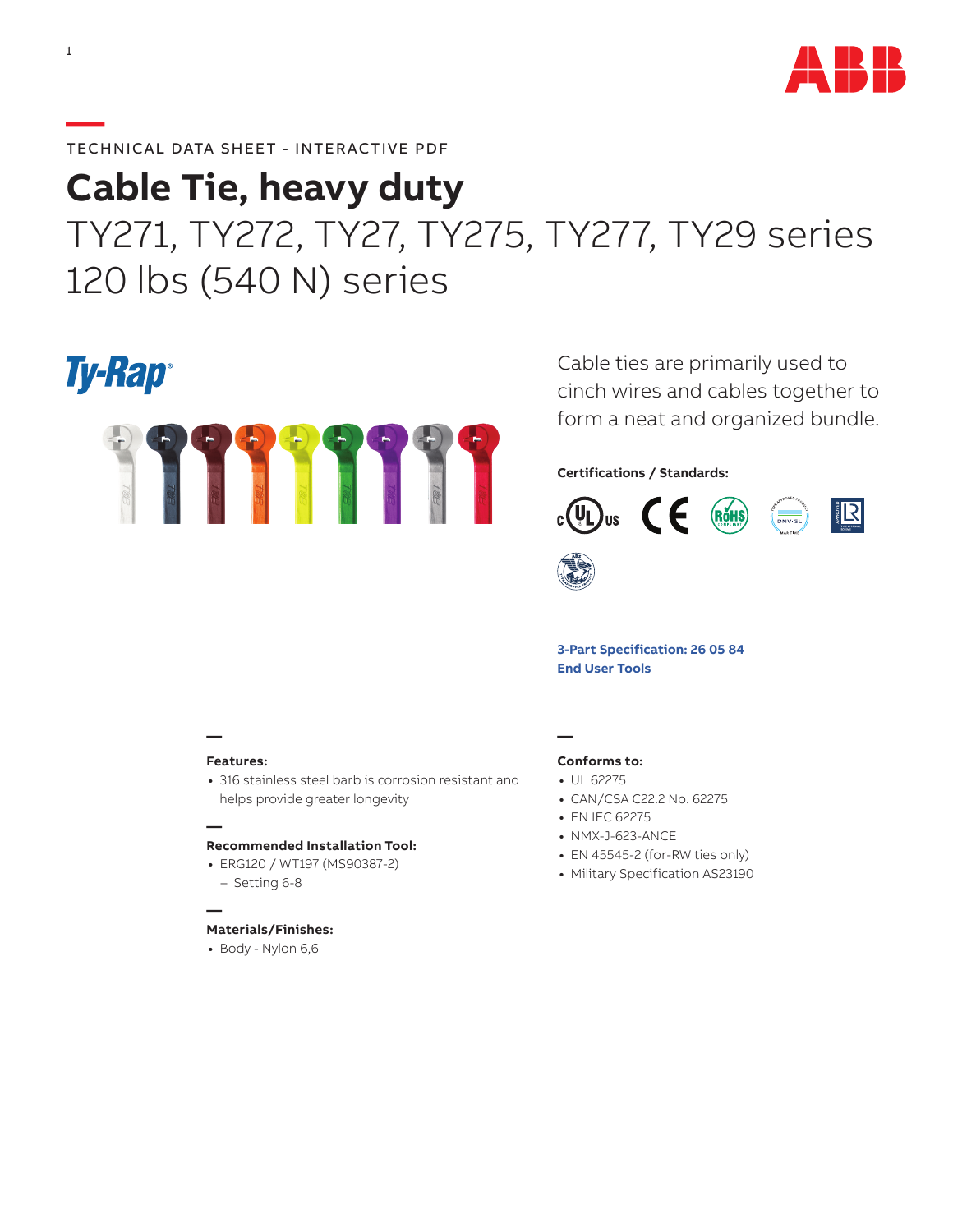

**D** ±0.060 (1.5)

> 0.48 (12.2)

> 0.48 (12.2)

**E**

**Minimum Operating Temp. °F (°C)**

> -76 (-60)

> -76 (-60)

**Maximum**

**Operating Installation Temp. °F (°C)**

> 185 (85)

221 (105) **Minimum Temp. °F (°C)**

> -4 (-20)

-40 (-40)

±0.010 (0.25)

> 0.06 (1.5)

0.06 (1.5)

#### **Product selection Part no. standard GID no. Color Min. Bundle diameter inch (mm) inch (mm) Max. Bundle diameter Tensile strength inch (mm) inch (mm) inch (mm) inch (mm) inch (mm) lbs. (N) A** ±0.20 (5.0) **B** ±0.010 (0.25) **C** ±0.02 (5.0) TY271M 7TCG009450R0162 Natural 0.19 (4.8) 0.98 (25) 54 (240) 5.9 (150) 0.27 (6.9) 0.32 (8.1) TY5271MR 7TCG009450R0180 Natural TY271MX 7TCG009450R0163 UV Black 0.19 (4.8) 0.98 (25) 120 (540) 5.9 (150) 0.27 (6.9) 0.32 (8.1) TY5271MXR 7TCG009450R0181 UV Black TY271MX-RW 7TCG009450R0226 UV Black TY5271MXR-RW UV Black

7TCG009450R0227

Note: Product must be installed in accordance with applicable national and local electrical codes.

#### **—**

#### **Cable ties:**

TY272 series

| <b>Product selection</b>                 |                 |                                   |                                                          |                                                          |                     |                       |                                                                                              |                      |                       |                                                             |                                                |                                                                                 |
|------------------------------------------|-----------------|-----------------------------------|----------------------------------------------------------|----------------------------------------------------------|---------------------|-----------------------|----------------------------------------------------------------------------------------------|----------------------|-----------------------|-------------------------------------------------------------|------------------------------------------------|---------------------------------------------------------------------------------|
| Part no. standard<br>GID no.             | Color           | Min.<br><b>Bundle</b><br>diameter | Max.<br><b>Bundle</b><br>diameter<br>inch (mm) inch (mm) | <b>Tensile</b><br>$\mathsf{lbs.}\left(\mathsf{N}\right)$ | A<br>±0.20<br>(5.0) | в<br>±0.010<br>(0.25) | $\mathsf{C}$<br>strength inch (mm) inch (mm) inch (mm) inch (mm) inch (mm)<br>±0.02<br>(5.0) | D<br>±0.060<br>(1.5) | Е<br>±0.010<br>(0.25) | Minimum<br>Operating<br>Temp.<br>$\degree$ F ( $\degree$ C) | Maximum<br>Temp.<br>$\degree$ F ( $\degree$ C) | Minimum<br><b>Operating Installation</b><br>Temp.<br>$\degree$ F ( $\degree$ C) |
| TY272M<br>7TAG009340R0002                | Natural         | 0.24<br>(6.0)                     | 2.01<br>(51)                                             | 120<br>(540)                                             | 8.8<br>(224)        | 0.27<br>(6.9)         | 0.32<br>(8.1)                                                                                | 0.50<br>(12.7)       | 0.06<br>(1.5)         | $-76$<br>$(-60)$                                            | 185<br>(85)                                    | $-4$<br>$(-20)$                                                                 |
| <b>TY5272MR</b><br>7TCG009460R0102       | Natural         |                                   |                                                          |                                                          |                     |                       |                                                                                              |                      |                       |                                                             |                                                |                                                                                 |
| TY5272M<br>7TAG009300R0015               | Natural         |                                   |                                                          |                                                          |                     |                       |                                                                                              |                      |                       |                                                             |                                                |                                                                                 |
| TY272M-1<br>7TAG009000R0239              | Brown           |                                   |                                                          |                                                          |                     |                       |                                                                                              |                      |                       |                                                             |                                                |                                                                                 |
| TY272M-2<br>7TAG009370R0001              | Red             |                                   |                                                          |                                                          |                     |                       |                                                                                              |                      |                       |                                                             |                                                |                                                                                 |
| TY272M-3<br>7TAG009370R0003              | Orange          |                                   |                                                          |                                                          |                     |                       |                                                                                              |                      |                       |                                                             |                                                |                                                                                 |
| TY272M-4<br>7TAG009370R0004              | Yellow          |                                   |                                                          |                                                          |                     |                       |                                                                                              |                      |                       |                                                             |                                                |                                                                                 |
| TY272M-5<br>7TAG009370R0005              | Green           |                                   |                                                          |                                                          |                     |                       |                                                                                              |                      |                       |                                                             |                                                |                                                                                 |
| TY272M-6<br>7TAG009370R0007              | Blue            |                                   |                                                          |                                                          |                     |                       |                                                                                              |                      |                       |                                                             |                                                |                                                                                 |
| TY272M-7<br>7TAG009370R0009              | Purple          |                                   |                                                          |                                                          |                     |                       |                                                                                              |                      |                       |                                                             |                                                |                                                                                 |
| TY272M-9<br>7TAG009370R0011              | White           |                                   |                                                          |                                                          |                     |                       |                                                                                              |                      |                       |                                                             |                                                |                                                                                 |
| <b>TY272MX</b><br>7TAG009330R0007        | UV Black        | 0.19<br>(4.8)                     | 2.01<br>(51)                                             | 120<br>(540)                                             | 8.8<br>(224)        | 0.27<br>(6.9)         | 0.32<br>(8.1)                                                                                | 0.50<br>(12.7)       | 0.06<br>(1.5)         | $-76$<br>$(-60)$                                            | 185<br>(85)                                    | $-22$<br>$(-30)$                                                                |
| <b>TY5272MX</b><br>7TAG009290R0003       | <b>UV Black</b> |                                   |                                                          |                                                          |                     |                       |                                                                                              |                      |                       |                                                             |                                                |                                                                                 |
| <b>TY5272MXR</b><br>7TCG009460R0103      | <b>UV Black</b> |                                   |                                                          |                                                          |                     |                       |                                                                                              |                      |                       |                                                             |                                                |                                                                                 |
| TY5272MXR-RW<br>7TCG009330R0016 UV Black | Railway         | 0.19<br>(4.8)                     | 2.01<br>(51)                                             | 120<br>(540)                                             | 8.8<br>(224)        | 0.27<br>(6.9)         | 0.32<br>(8.1)                                                                                | 0.50<br>(12.7)       | 0.06<br>(1.5)         | $-76$<br>$(-60)$                                            | 221<br>(105)                                   | $-40$<br>$(-40)$                                                                |
| TY272MX-RW<br>7TAG009330R0008 UV Black   | Railway         |                                   |                                                          |                                                          |                     |                       |                                                                                              |                      |                       |                                                             |                                                |                                                                                 |

Note: Product must be installed in accordance with applicable national and local electrical codes.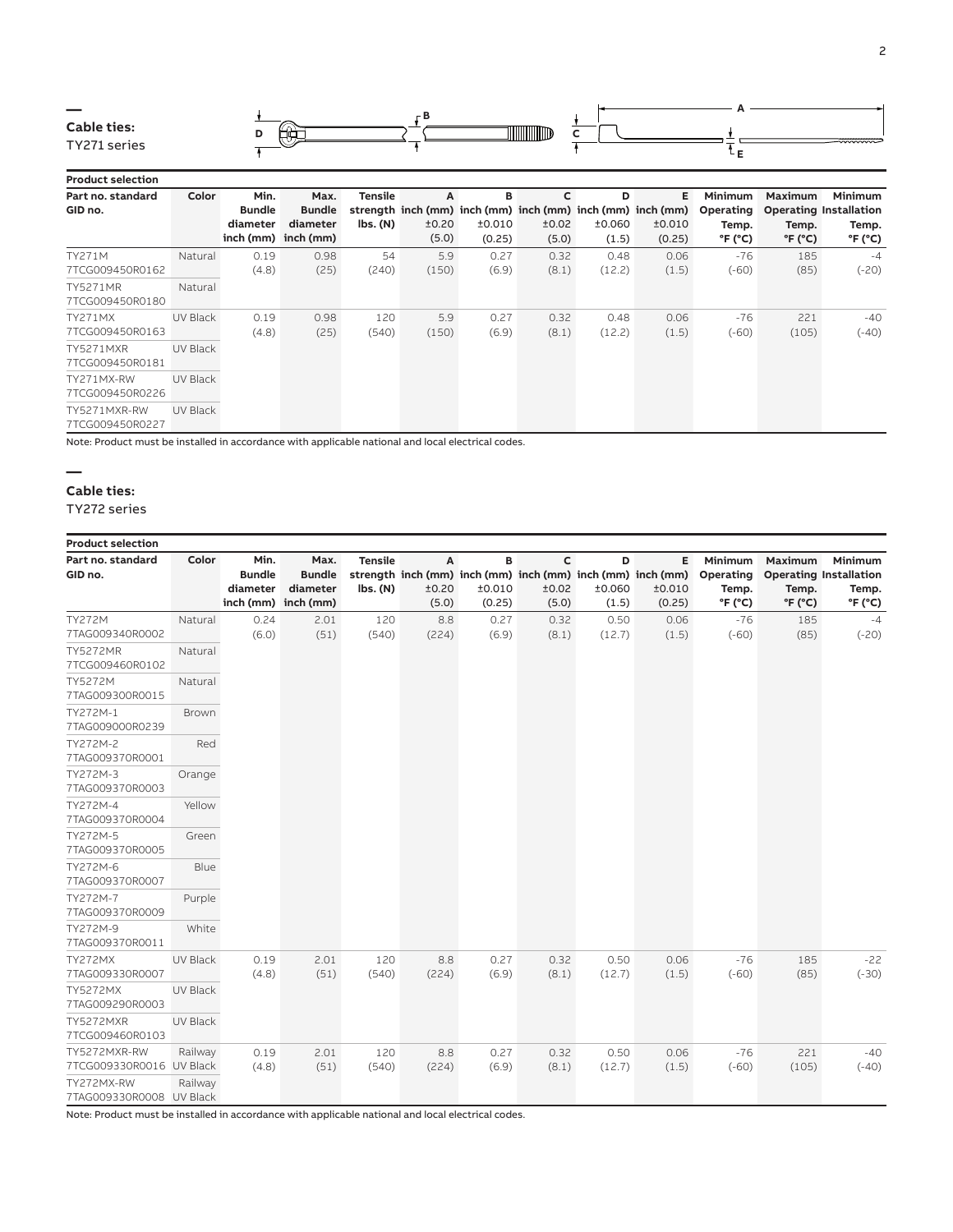

**Product selection**

| Part no. standard<br>GID no.                         | Color               | Min.<br><b>Bundle</b><br>diameter | Max.<br><b>Bundle</b><br>diameter<br>inch (mm) inch (mm) | <b>Tensile</b><br>lbs. (N) | А<br>±0.160<br>(4.0) | B<br>±0.020<br>(0.51) | $\mathsf{C}$<br>strength inch (mm) inch (mm) inch (mm) inch (mm) inch (mm)<br>±0.020<br>(0.51) | D<br>±0.020<br>(0.51) | E<br>±0.010<br>(0.25) | Minimum<br>Operating<br>Temp.<br>°F (°C) | Maximum<br>Temp.<br>$\mathrm{P}F$ ( $\mathrm{C}$ ) | Minimum<br><b>Operating Installation</b><br>Temp.<br>°F (°C) |
|------------------------------------------------------|---------------------|-----------------------------------|----------------------------------------------------------|----------------------------|----------------------|-----------------------|------------------------------------------------------------------------------------------------|-----------------------|-----------------------|------------------------------------------|----------------------------------------------------|--------------------------------------------------------------|
| TY27M<br>7TAG009320R0003                             | Natural             | 0.24<br>(6.0)                     | 4.02<br>(102)                                            | 120<br>(540)               | 13.5<br>(343)        | 0.27<br>(6.9)         | 0.32<br>(8.1)                                                                                  | 0.48<br>(12.2)        | 0.06<br>(1.5)         | $-76$<br>$(-60)$                         | 185<br>(85)                                        | $-4$<br>$(-20)$                                              |
| <b>TY527M</b><br>7TAG009280R0001                     | Natural             |                                   |                                                          |                            |                      |                       |                                                                                                |                       |                       |                                          |                                                    |                                                              |
| TY27M-50<br>7TAG009310R0015                          | Natural             |                                   |                                                          |                            |                      |                       |                                                                                                |                       |                       |                                          |                                                    |                                                              |
| TY527MR<br>7TCG009310R0017                           | Natural             |                                   |                                                          |                            |                      |                       |                                                                                                |                       |                       |                                          |                                                    |                                                              |
| TY27M-1 *<br>7TAG009370R0022                         | <b>Brown</b>        |                                   |                                                          |                            |                      |                       |                                                                                                |                       |                       |                                          |                                                    |                                                              |
| TY27M-2 *<br>7TAG009370R0023                         | Red                 |                                   |                                                          |                            |                      |                       |                                                                                                |                       |                       |                                          |                                                    |                                                              |
| TY27M-3 *<br>7TAG009370R0024                         | Orange              |                                   |                                                          |                            |                      |                       |                                                                                                |                       |                       |                                          |                                                    |                                                              |
| TY27M-4 *<br>7TAG009370R0025                         | Yellow              |                                   |                                                          |                            |                      |                       |                                                                                                |                       |                       |                                          |                                                    |                                                              |
| TY27M-5 *<br>7TAG009370R0026                         | Green               |                                   |                                                          |                            |                      |                       |                                                                                                |                       |                       |                                          |                                                    |                                                              |
| TY27M-6 *<br>7TAG009370R0027                         | Blue                |                                   |                                                          |                            |                      |                       |                                                                                                |                       |                       |                                          |                                                    |                                                              |
| TY27M-7 *<br>7TAG009370R0028                         | Purple              |                                   |                                                          |                            |                      |                       |                                                                                                |                       |                       |                                          |                                                    |                                                              |
| TY27M-8 *<br>7TAG009370R0029                         | Gray                |                                   |                                                          |                            |                      |                       |                                                                                                |                       |                       |                                          |                                                    |                                                              |
| TY27M-9 *<br>7TAG009370R0030<br>MS3367-3-9           | Military<br>Natural |                                   |                                                          |                            |                      |                       |                                                                                                |                       |                       |                                          |                                                    |                                                              |
| TY27M-10<br>7TAG009370R0045                          | White               |                                   |                                                          |                            |                      |                       |                                                                                                |                       |                       |                                          |                                                    |                                                              |
| TY27MX-0 *<br>7TAG009320R0009 UV Black<br>MS3367-3-0 | Military            | 1.5<br>(0.06)                     | 4.02<br>(102)                                            | 120<br>(540)               | 13.5<br>(343)        | 0.27<br>(6.9)         | 0.32<br>(8.1)                                                                                  | 0.48<br>(12.2)        | 0.06<br>(1.5)         | $-76$<br>$(-60)$                         | 185<br>(85)                                        | 32<br>(0)                                                    |
| TY27MX<br>7TAG009320R0004                            | UV Black            | 0.19<br>(4.8)                     | 4.02<br>(102)                                            | 120<br>(540)               | 13.5<br>(343)        | 0.27<br>(6.9)         | 0.32<br>(8.1)                                                                                  | 0.48<br>(12.2)        | 0.06<br>(1.5)         | $-76$<br>$(-60)$                         | 185<br>(85)                                        | $-22$<br>$(-30)$                                             |
| TY527MX<br>7TAG009280R0002                           | UV Black            |                                   |                                                          |                            |                      |                       |                                                                                                |                       |                       |                                          |                                                    |                                                              |
| TY527MXR<br>7TCG009310R0020                          | UV Black            |                                   |                                                          |                            |                      |                       |                                                                                                |                       |                       |                                          |                                                    |                                                              |
| TY27MX-50<br>7TAG009300R0014                         | UV Black            |                                   |                                                          |                            |                      |                       |                                                                                                |                       |                       |                                          |                                                    |                                                              |
| TY27MX-RW<br>7TAG009320R0006 UV Black<br>TY527MXR-RW | Railway<br>Railway  | 0.19<br>(4.8)                     | 4.02<br>(102)                                            | 120<br>(540)               | 13.5<br>(343)        | 0.27<br>(6.9)         | 0.32<br>(8.1)                                                                                  | 0.48<br>(12.2)        | 0.06<br>(1.5)         | $-76$<br>$(-60)$                         | 221<br>(105)                                       | $-40$<br>$(-40)$                                             |
| 7TCG009320R0007 UV Black                             |                     |                                   |                                                          |                            |                      |                       |                                                                                                |                       |                       |                                          |                                                    |                                                              |

Note: Product must be installed in accordance with applicable national and local electrical codes. \* Conforms to Military Specification AS23190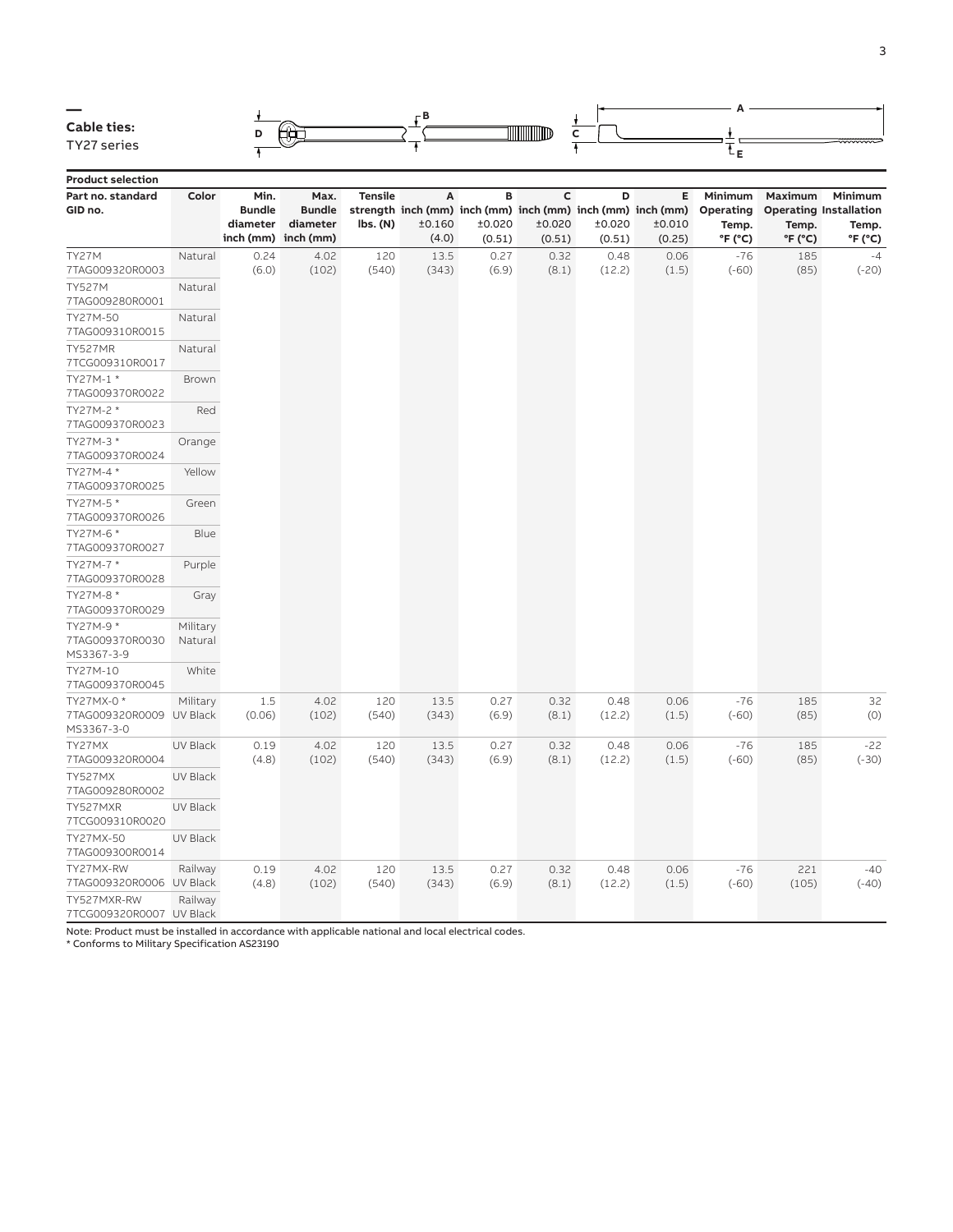

**Product selection Part no. standard GID no. Color Min. Bundle diameter inch (mm) inch (mm) Max. Bundle diameter Tensile strength inch (mm) inch (mm) inch (mm) inch (mm) inch (mm) lbs. (N) A** ±0.20 (5.0) **B** ±0.010 (0.25 **C** ±0.020 (0.51) **D** ±0.060 (1.5) **E** ±0.010 (0.25) **Minimum Operating Temp. °F (°C) Maximum Operating Installation**  TY275M 7TAG009330R0009 Natural 0.24 (6.0) 5.0 (127) 120 (540) 18.0 (457) 0.27 (6.9) 0.32 (8.1) 0.51 (13) 0.06 (1.5) -76 (-60) TY5275M 7TAG009290R0004 Natural TY275M-1 7TAG009000R0241 Brown TY275M2 7TAG009370R0014 Red TY275M3 7TAG009370R0015 Orange TY275M-4 7TAG009370R0012 Yellow TY275M-5 7TAG009370R0013 Green TY275M6 7TAG009370R0016 Blue TY275M-9 7TAG009000R0242 White TY275MX 7TAG009320R0001 UV Black 0.24 (6.0) 5.0 (127) 120 (540) 18.0 (457) 0.27 (6.9) 0.32 (8.1) 0.51 (13) 0.06 (1.5) -76 (-60) TY5275MX 7TAG009280R0000 UV Black TY275MX-RW Railway 0.24 5.0 120 18.0 0.27 0.32 0.51 0.06 -76

Note: Product must be installed in accordance with applicable national and local electrical codes.

(127)

(540)

(457)

(6.9)

(8.1)

(13)

(1.5)

(-60)

(6.0)

#### **— Cable ties:**

TY277 series

7TAG009320R0002 UV Black

| <b>Product selection</b>           |                            |                                   |                                                          |                            |                     |                       |                                  |                      |                                                                                     |                                                             |                                                |                                                                                |
|------------------------------------|----------------------------|-----------------------------------|----------------------------------------------------------|----------------------------|---------------------|-----------------------|----------------------------------|----------------------|-------------------------------------------------------------------------------------|-------------------------------------------------------------|------------------------------------------------|--------------------------------------------------------------------------------|
| Part no. standard<br>GID no.       | Color                      | Min.<br><b>Bundle</b><br>diameter | Max.<br><b>Bundle</b><br>diameter<br>inch (mm) inch (mm) | <b>Tensile</b><br>lbs. (N) | A<br>±0.20<br>(5.0) | в<br>±0.010<br>(0.25) | $\mathsf{C}$<br>±0.020<br>(0.51) | D<br>±0.060<br>(1.5) | Е<br>strength inch (mm) inch (mm) inch (mm) inch (mm) inch (mm)<br>±0.010<br>(0.25) | Minimum<br>Operating<br>Temp.<br>$\degree$ F ( $\degree$ C) | Maximum<br>Temp.<br>$\degree$ F ( $\degree$ C) | <b>Minimum</b><br><b>Operating Installation</b><br>Temp.<br>$\mathrm{P}F$ (°C) |
| <b>TY277M</b><br>7TAG009340R0003   | Natural                    | 0.24<br>(6.0)                     | 6.97<br>(177)                                            | 120<br>(540)               | 24.3<br>(617)       | 0.27<br>(6.9)         | 0.32<br>(8.1)                    | 0.51<br>(13)         | 0.06<br>(1.5)                                                                       | $-76$<br>$(-60)$                                            | 185<br>(85)                                    | $-4$<br>$(-20)$                                                                |
| <b>TY5277M</b><br>7TAG009290R0005  | Natural                    |                                   |                                                          |                            |                     |                       |                                  |                      |                                                                                     |                                                             |                                                |                                                                                |
| TY277M-1<br>7TAG009000R0243        | <b>Brown</b>               |                                   |                                                          |                            |                     |                       |                                  |                      |                                                                                     |                                                             |                                                |                                                                                |
| TY277M-2<br>7TAG009370R0017        | Red                        |                                   |                                                          |                            |                     |                       |                                  |                      |                                                                                     |                                                             |                                                |                                                                                |
| TY277M-3<br>7TAG009370R0018        | Orange                     |                                   |                                                          |                            |                     |                       |                                  |                      |                                                                                     |                                                             |                                                |                                                                                |
| TY277M-4<br>7TAG009370R0019        | Yellow                     |                                   |                                                          |                            |                     |                       |                                  |                      |                                                                                     |                                                             |                                                |                                                                                |
| TY277M-5<br>7TAG009370R0020        | Green                      |                                   |                                                          |                            |                     |                       |                                  |                      |                                                                                     |                                                             |                                                |                                                                                |
| TY277M-6<br>7TAG009370R0021        | Blue                       |                                   |                                                          |                            |                     |                       |                                  |                      |                                                                                     |                                                             |                                                |                                                                                |
| TY277M-9<br>7TAG009180R0005        | White                      |                                   |                                                          |                            |                     |                       |                                  |                      |                                                                                     |                                                             |                                                |                                                                                |
| TY277MX<br>7TAG009330R0010         | UV Black                   | 0.24<br>(6.0)                     | 6.97<br>(177)                                            | 120<br>(540)               | 24.3<br>(617)       | 0.27<br>(6.9)         | 0.32<br>(8.1)                    | 0.51<br>(13)         | 0.06<br>(1.5)                                                                       | $-76$<br>$(-60)$                                            | 185<br>(85)                                    | $-40$<br>$(-40)$                                                               |
| <b>TY5277MX</b><br>7TAG009290R0006 | UV Black                   |                                   |                                                          |                            |                     |                       |                                  |                      |                                                                                     |                                                             |                                                |                                                                                |
| TY277MX-RW<br>7TAG009330R0011      | Railway<br><b>UV Black</b> | 0.24<br>(6.0)                     | 6.97<br>(177)                                            | 120<br>(540)               | 24.3<br>(617)       | 0.27<br>(6.9)         | 0.32<br>(8.1)                    | 0.51<br>(13)         | 0.06<br>(1.5)                                                                       | $-76$<br>$(-60)$                                            | 221<br>(105)                                   | $-40$<br>$(-40)$                                                               |

Note: Product must be installed in accordance with applicable national and local electrical codes.

**Minimum Temp. °F (°C)**

> -4 (-20)

-40 (-40)

-40 (-40)

**Temp. °F (°C)**

> 185 (85)

> 185 (85)

221 (105)